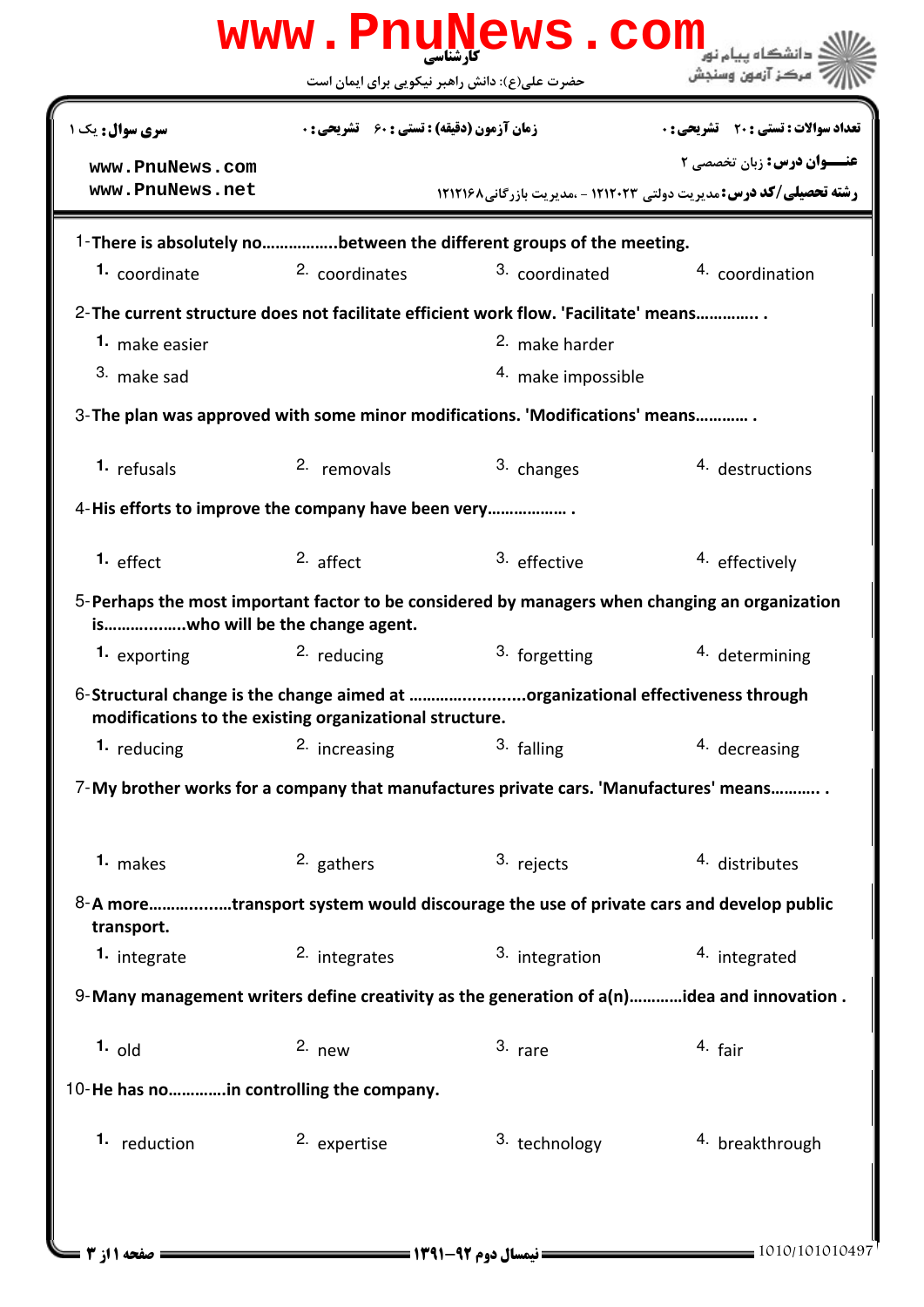|                                    |                                                    | حضرت علی(ع): دانش راهبر نیکویی برای ایمان است                                                                                                                           | مركز آزمون وسنجش                      |
|------------------------------------|----------------------------------------------------|-------------------------------------------------------------------------------------------------------------------------------------------------------------------------|---------------------------------------|
| سری سوال: یک ۱                     | <b>زمان آزمون (دقیقه) : تستی : 60 ٪ تشریحی : 0</b> |                                                                                                                                                                         | تعداد سوالات : تستي : 20 - تشريحي : 0 |
| www.PnuNews.com<br>www.PnuNews.net |                                                    | <b>رشته تحصیلی/کد درس: مدیریت دولتی ۱۲۱۲۰۲۳ - مدیریت بازرگانی۱۲۱۲۱۶۸</b>                                                                                                | <b>عنــوان درس:</b> زبان تخصصی ۲      |
|                                    |                                                    | 11-A large business firm that controls the production of goods of very different kinds is called                                                                        |                                       |
| 1. store                           | $2.$ shop                                          | 3. conglomerate                                                                                                                                                         | 4. supermarket                        |
|                                    |                                                    | 12-He is a new breed of manager whose performance seems necessary. 'Breed' means                                                                                        |                                       |
| 1. $type$                          | $2.$ rate                                          | $3.$ firm                                                                                                                                                               | 4. stock                              |
|                                    |                                                    | 13-Mr. Ahmadi has been employed as a succession of Mr. Mahdavi. 'Succession' means                                                                                      |                                       |
| $1.$ boss                          | 2. janitor                                         | 3. replacement                                                                                                                                                          | 4. servant                            |
|                                    |                                                    | 14-The manager gave adescription of the human resource management process.                                                                                              |                                       |
| 1. comprehend                      |                                                    | 2. comprehensive                                                                                                                                                        |                                       |
| 3. comprehends                     |                                                    | 4. comprehensively                                                                                                                                                      |                                       |
|                                    |                                                    | 15-Human resource planning is the process of analyzing an organization's needs for various<br>employees in accord with its goals and devising activities tothose needs. |                                       |
| 1. avoid                           | 2. accept                                          | 3. move                                                                                                                                                                 | 4. meet                               |
|                                    |                                                    | 16-They have diagnosed the sources of the problems of the company. 'Diagnosed' means                                                                                    |                                       |
| 1. changed                         | 2. hidden                                          | 3. forgotten                                                                                                                                                            | 4. recognized                         |
| means                              |                                                    | 17-The company has a large workforce of permanent and temporary staff. 'Temporary'                                                                                      |                                       |
| موقتى 1.                           | داخلی .2                                           | خا <sub>ر</sub> جى .3                                                                                                                                                   | همیشگ <sub>ی</sub> .4                 |
|                                    |                                                    | 18-OD stands for Organizational Development. 'Organizational development' means                                                                                         |                                       |
| توسعه فرهنگي <b>1</b> ۰            | توسعه سازمانی۔ 2                                   | سازمان توسعه 3.                                                                                                                                                         | پیشرفت بازرگانی 4.                    |
| and demand' means                  |                                                    | 19-One of the laws that is often used in business is the law of supply and demand. 'The law of supply                                                                   |                                       |
| قانون پول و ارز <b>1</b> ۰         |                                                    | قانون تجارت <sup>.2</sup>                                                                                                                                               |                                       |
|                                    |                                                    | قانون مالياتهاى مستفي <sub>م</sub> .4                                                                                                                                   |                                       |